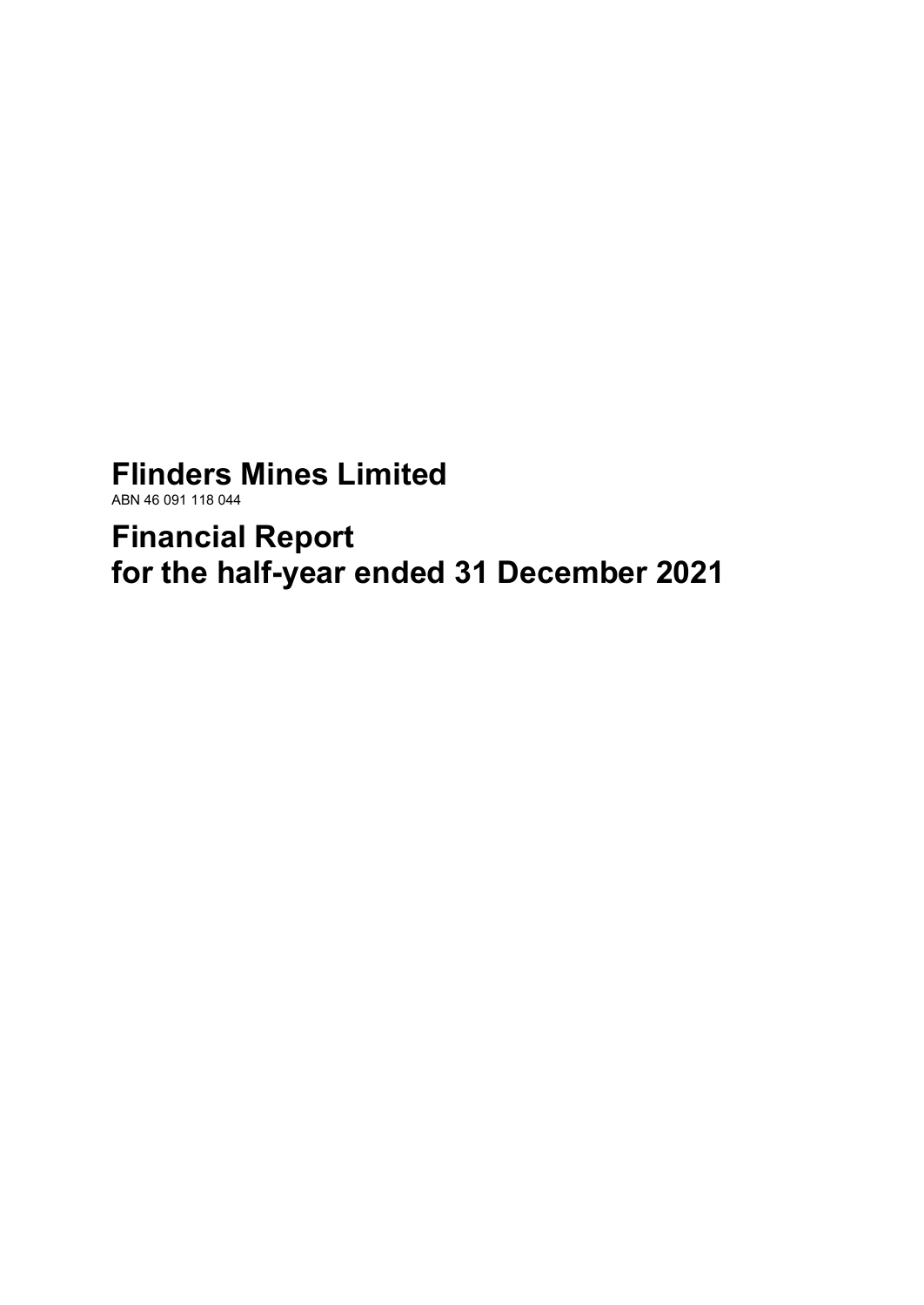# **Contents Page**

| Corporate Directory                         | 3  |
|---------------------------------------------|----|
| Directors' Report                           | 4  |
| Auditors Independence Report                | 6  |
| <b>Financial Statements</b>                 |    |
| Directors' Declaration                      | 15 |
| Independent Auditor's Report to the Members | 16 |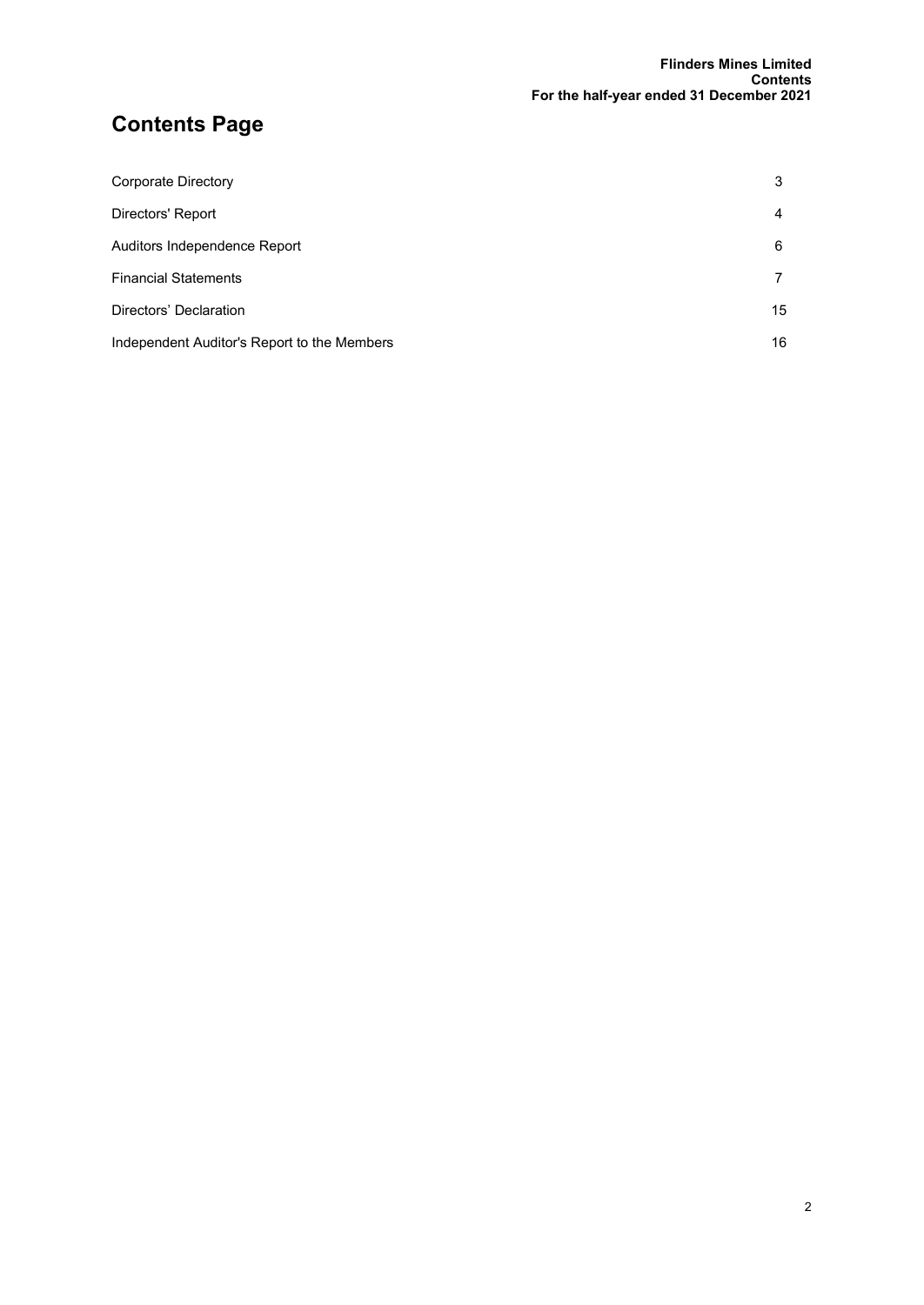#### **Flinders Mines Limited Corporate Directory For the half-year ended 31 December 2021**

### **Corporate Directory**

#### **Board of Directors**

| Independent Non-Executive Chair        |
|----------------------------------------|
| Independent Non-Executive Deputy Chair |
| Independent Non-Executive Director     |
| Non-Executive Director                 |
| Non-Executive Director                 |
| Non-Executive Director                 |
|                                        |

#### **Officers**

Andrew Whitehead General Manager

# **Joint Company Secretaries** Sarah Wilson

Shannon Coates

#### **Registered Office**

45 Ventnor Avenue West Perth WA 6005 Telephone: 08 9389 4483 Email[: info@flindersmines.com](mailto:info@flindersmines.com) Website[: www.flindersmines.com](http://www.flindersmines.com/)

#### **Share Registry**

Computershare Investor Services Pty Ltd Level 11, 172 St Georges Terrace Perth WA 6000 Telephone: 08 9323 2000 Website[: www.computershare.com.au](http://www.computershare.com.au/)

#### **Auditors**

KPMG 235 St Georges Terrace Perth WA 6000

#### **Securities Exchange Listing**

Shares in Flinders Mines Limited are quoted on the Australian Securities Exchange under trading code FMS.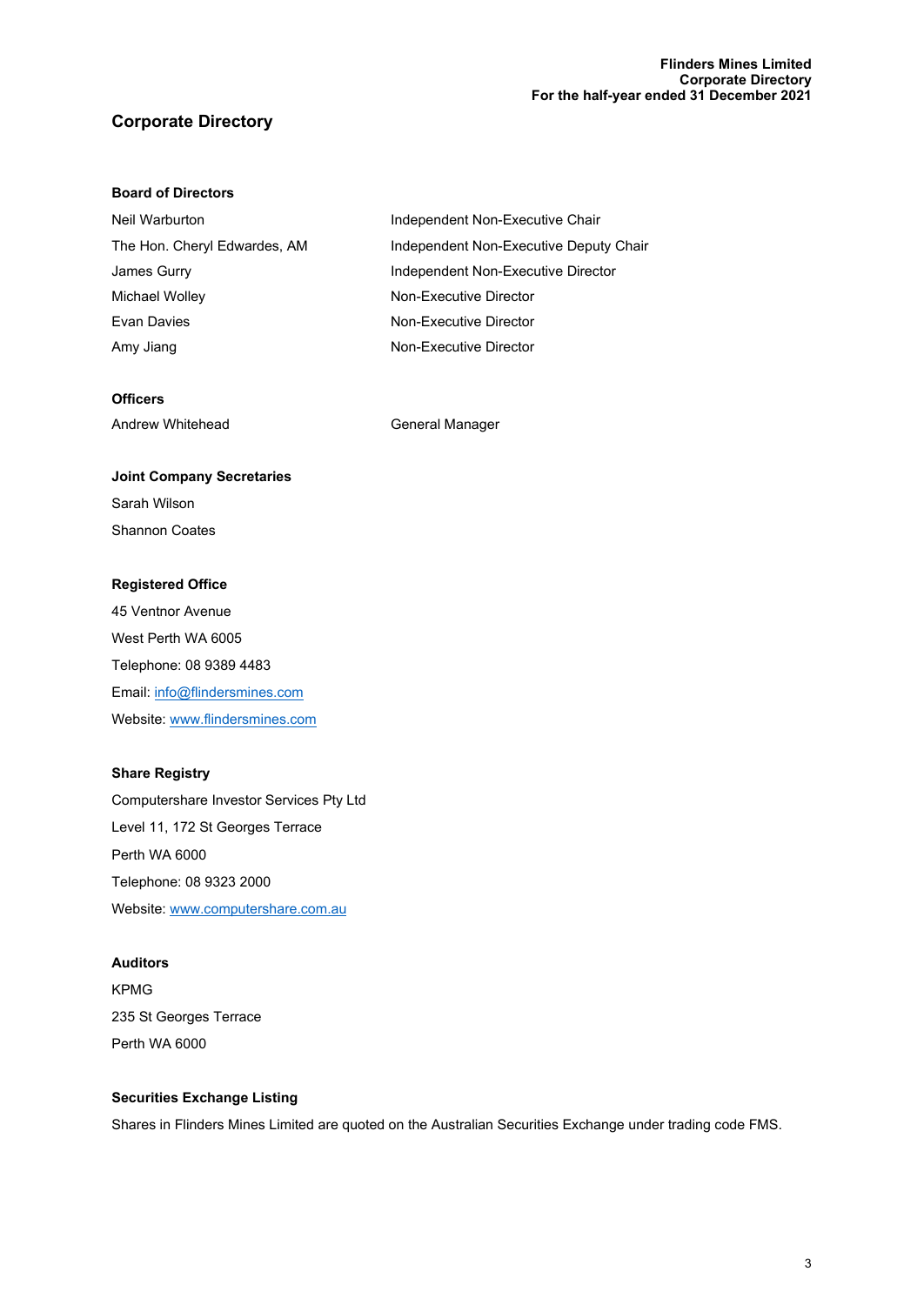### **Directors' Report**

Your Directors present their report on the Consolidated Entity comprising Flinders Mines Limited (the **Company** or **Flinders**) and its controlled entities (the **Group**) for the half-year ended 31 December 2021.

#### **Directors**

The following persons held office as Directors of Flinders Mines Limited from the start of the financial year to the date of this report, unless otherwise stated.

| <b>Name</b>                 | <b>Title</b>                           | Appointment       |
|-----------------------------|----------------------------------------|-------------------|
| Neil Warburton              | Independent Non-Executive Chairman     | 19 October 2016   |
| The Hon. Chervl Edwardes AM | Independent Non-Executive Deputy Chair | 17 June 2019      |
| Michael Wollev              | Non-Executive Director                 | 19 October 2016   |
| Evan Davies                 | Non-Executive Director                 | 19 October 2016   |
| James Gurry                 | Independent Non-Executive Director     | 18 September 2019 |
| Amy Jiang                   | Non-Executive Director                 | 5 March 2021      |

#### **Joint Company Secretaries**

Ms Sarah Wilson was appointed as Company Secretary on 20 November 2018 and on 30 August 2019, Ms Shannon Coates was appointed as Joint Company Secretary.

#### **Operating Results and Financial Position**

The net loss after income tax for the half-year was \$1.002 million (2020: \$0.811 million).

#### **Review of Operations**

#### *Corporate*

#### *BBIG Non Binding Indicative Offer*

As announced in December 2020, the Company received a non-binding indicative offer (NBIO) from BBI Group Pty Ltd (BBIG) in relation to a potential ownership restructuring opportunity of the infrastructure associated with the PIOP integrated project (Potential Transaction). The Potential Transaction would result in Flinders retaining 100% ownership of its Pilbara Iron Ore Project (PIOP) as well as securing 100% of BBIG's port and rail infrastructure assets, as an integrated project within one public corporate group, Flinders.

Further, Flinders also held initial discussions with BBIG on a staged development approach that would accommodate a potential trucking operation prior to rail using the existing Farm-In Agreement framework.

In the December 2021 half year, these discussions and negotiations continued to be progressed by the independent Non-Executive Directors and Dr Andrew Whitehead, Flinders' General Manager.

There is no guarantee that the Proposed Transaction or any transaction will eventuate from these discussions and negotiations, and if the Proposed Transaction or variations to the existing Farm-In Agreement framework do not eventuate, the existing Farm-In Agreement will remain in place.

#### *BBIG Funding Agreement*

As announced on 15 January 2021, the Company entered into an agreement with BBIG (Funding Agreement) whereby BBIG agreed to provide funding support of up to \$1.0 million to Flinders for third party costs incurred by Flinders in progressing discussions with BBIG in relation to the Potential Transaction. A transaction was not executed and completed by 31 December 2021, therefore, pursuant to the terms of the Funding Agreement, this \$1.0 million was not repayable to BBIG and has been included in Other Income in the Statement of Comprehensive Income.

#### *Shortfall under the Farm-In Agreement*

In September 2021, the Company announced that the total annual shortfall amount under the Farm-In Agreement with BBIG was \$7,486,279, with \$5,486,279 paid in November 2021 and \$2.0 million received earlier in June 2021 as a shortfall advance. Under the Farm-In Agreement, BBIG are required to procure an annual feasibility spend of no less than \$15.0 million and where this minimum spend does not occur, the difference is distributed to Flinders.

The amount of \$5,486,279 was received in November 2021.

#### *Pilbara Iron Ore Project, Western Australia*

During the period from completion of the Farm-In Agreement, BBIH Pty Ltd (BBIH), as Manager, carried out a range of activities associated with the advancement of the PIOP feasibility study including the following:

The first phase of Blacksmith rehabilitation (capping of existing holes) was completed. Water dipping and monitoring activities were also conducted to capture essential monitoring data. Site familiarisation activities were undertaken by members of the team to gain a better understanding of the PIOP areas including mining, heritage and environmental risks.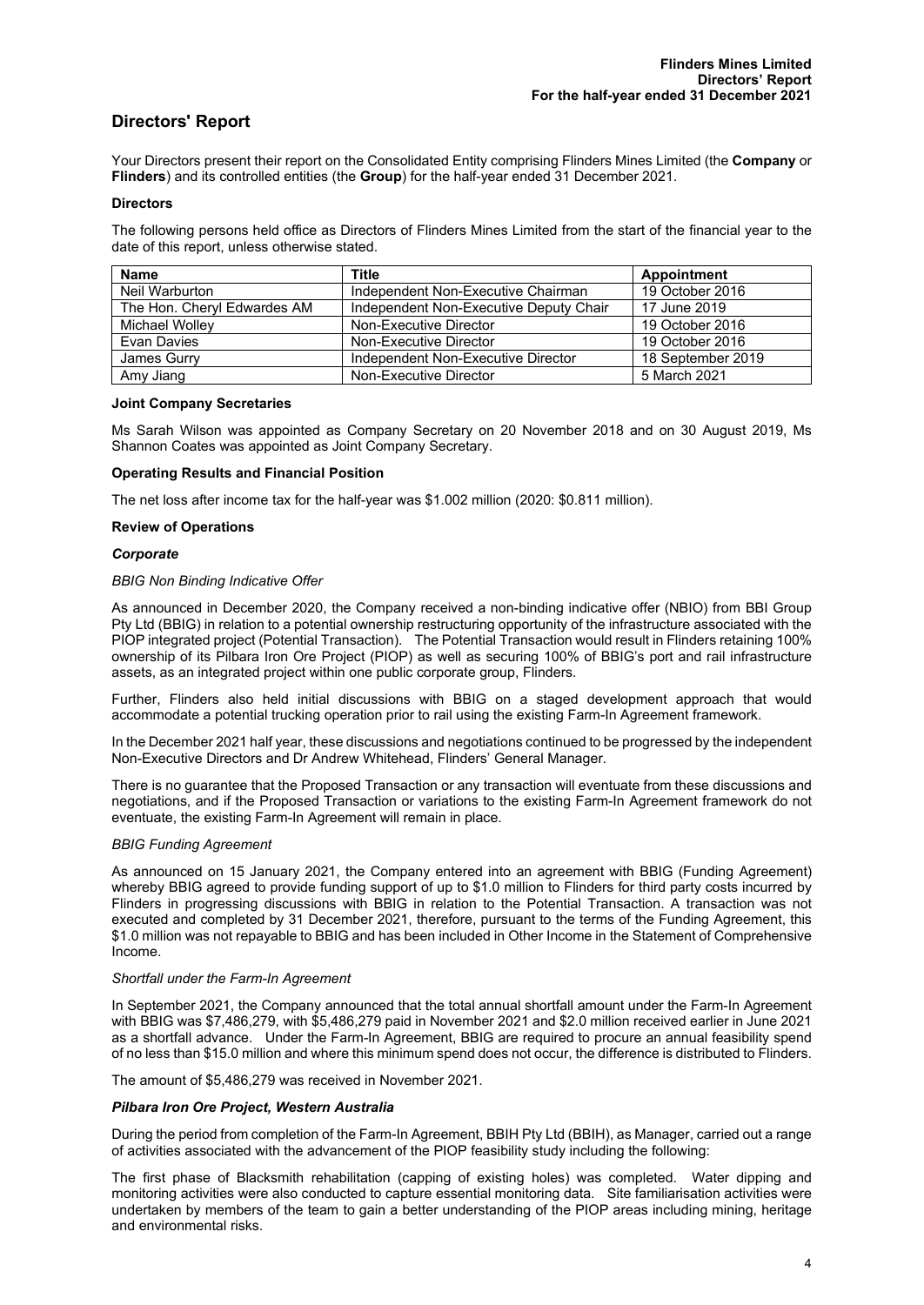The Department of Mines Industry Regulation and Safety (DMIRS) provided final approval of a consolidated programme of works (POW) that agglomerates some 20 pre-existing POW's with outstanding rehabilitation obligations, all relating to the PIOP tenements;

The award of contracts and safe mobilisation of contractors for the Blacksmith camp upgrade and rehabilitation programme was the major focus area for July and August 2021. These activities were subsequently suspended in October 2021 due to a bushfire occurring at the PIOP. There were no injuries sustained to any personnel on site and no damage sustained to equipment and facilities at PIOP. Rehabilitation activities are planned to commence again in July 2022, following the cyclone and bushfire season.

During the half year, initial discussions with the Wintawari Guruma Aboriginal Corporation (WGAC) on cultural heritage, social surrounds and the Flinders Native Title Agreement over PIOP commenced.

On 17 August 2021, BBI's extension to the State Rail Agreement (SRA) was passed.

#### *Canegrass Project, Western Australia*

During the period ended 31 December 2021, the Company engaged CSA Global Pty Ltd to design an exploration programme that included both gold soil sampling and a drilling programme at the Canegrass Project. This work commenced in January 2022.

#### **Events Subsequent to the End of the Reporting Period**

There are no matters or circumstances that have arisen since 31 December 2021 that have significantly affected, or may significantly affect the Group's operations, the results of those operations, or the Group's state of affairs in future financial years.

#### **Rounding**

The amounts contained in the financial report have been rounded to the nearest \$1,000 (unless otherwise stated) pursuant to the option available to the Company under ASIC Instrument 2016/191. The Company is an entity to which this class order applies.

#### **Auditor's independence declaration**

A copy of the auditor's independence declaration as required under section 307C of the *Corporations Act 2001* is set out on the following page.

This report is made in accordance with a resolution of Directors.

d. F. Klerk

Neil Warburton Independent Non-Executive Chairman

Perth, Western Australia 14 March 2022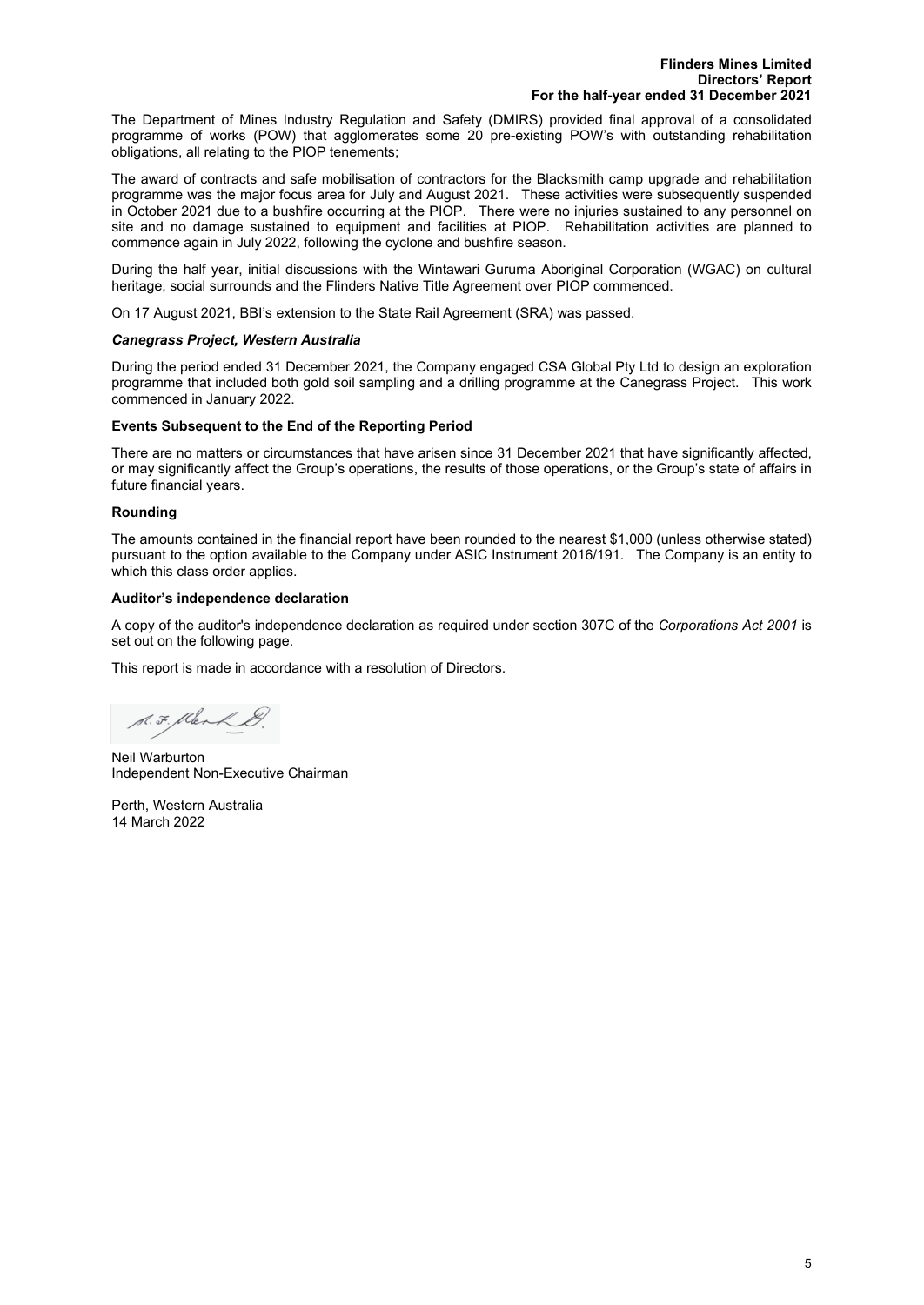

# Lead Auditor's Independence Declaration under Section 307C of the Corporations Act 2001

# To the Directors of Flinders Mines Limited

I declare that, to the best of my knowledge and belief, in relation to the review of Flinders Mines Limited for the half-year ended 31 December 2021 there have been:

- i. no contraventions of the auditor independence requirements as set out in the Corporations Act 2001 in relation to the review; and
- ii. no contraventions of any applicable code of professional conduct in relation to the review.

 $KPMG$ .

KPMG R Gambitta Partner

Perth

14 March 2022

KPMG, an Australian partnership and a member firm of the KPMG global organisation of independent member firms affiliated with KPMG International Limited, a private English company limited by guarantee. All rights reserved. The KPMG name and logo are trademarks used under license by the independent member firms of the KPMG global organisation. Liability limited by a scheme approved under Professional Standards Legislation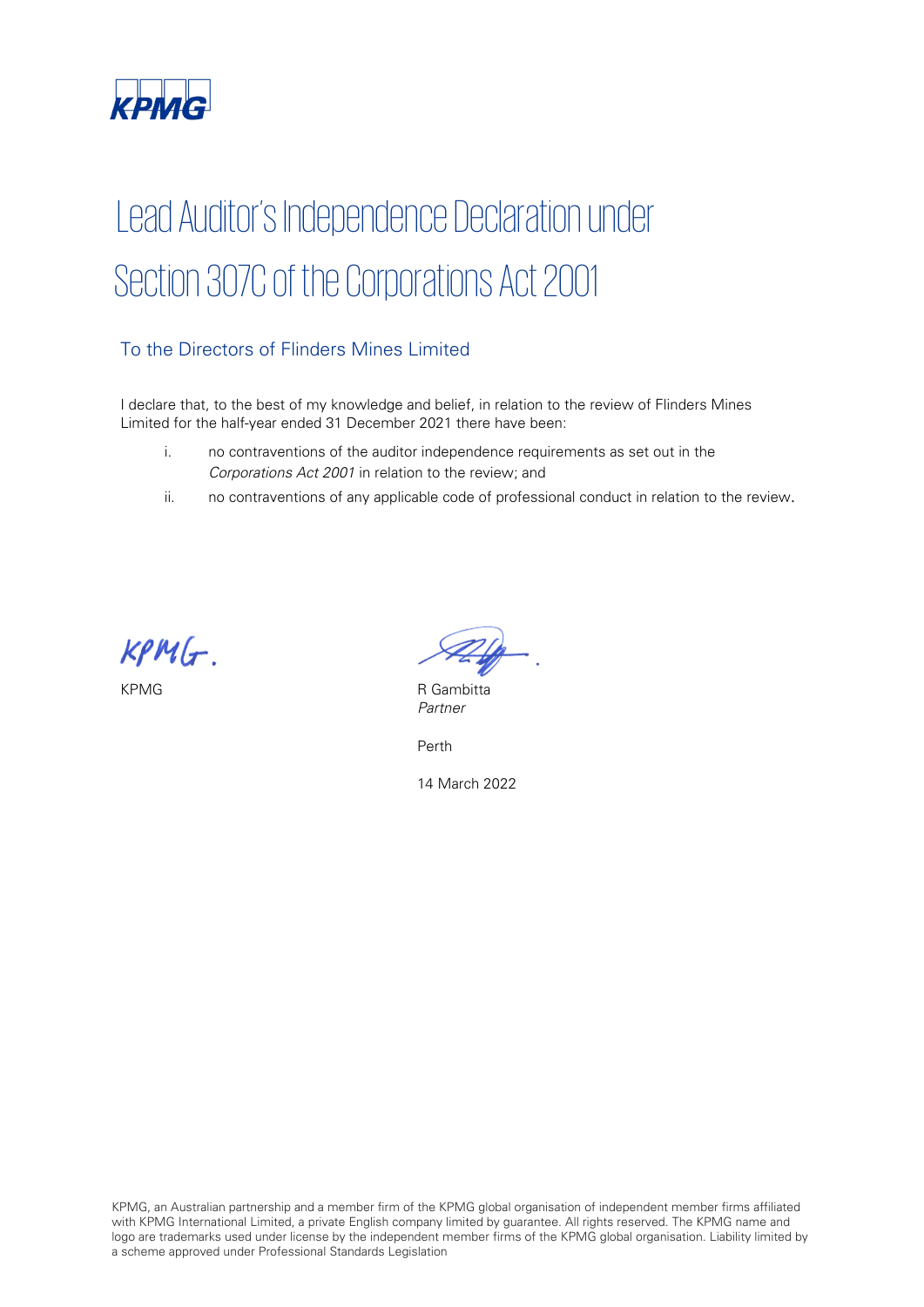#### **Flinders Mines Limited Consolidated Statement of Profit or Loss and Other Comprehensive Income For the half-year ended 31 December 2021**

|                                                                                  | <b>Notes</b> | 31 Dec 21 | 31 Dec 20 |
|----------------------------------------------------------------------------------|--------------|-----------|-----------|
|                                                                                  |              | \$'000    | \$'000    |
| Finance income                                                                   |              | 4         | 7         |
| Other income                                                                     | 7            | 1,000     | 76        |
| Administrative expenses                                                          | 4            | (1, 971)  | (859)     |
| Finance costs                                                                    |              | (35)      | (35)      |
| Loss before income tax                                                           |              | (1,002)   | (811)     |
| Income tax (expense)/benefit                                                     |              |           |           |
| Loss for the period                                                              |              | (1,002)   | (811)     |
| Items that may be reclassified to profit or loss:<br>Other comprehensive income  |              |           |           |
| Other comprehensive loss for the period<br>attributable to owners of the Company |              | (1,002)   | (811)     |
| Loss per share attributable to ordinary<br>equity holders:                       |              | Cents     | Cents     |
| Basic and diluted loss per share                                                 |              | (0.593)   | (0.480)   |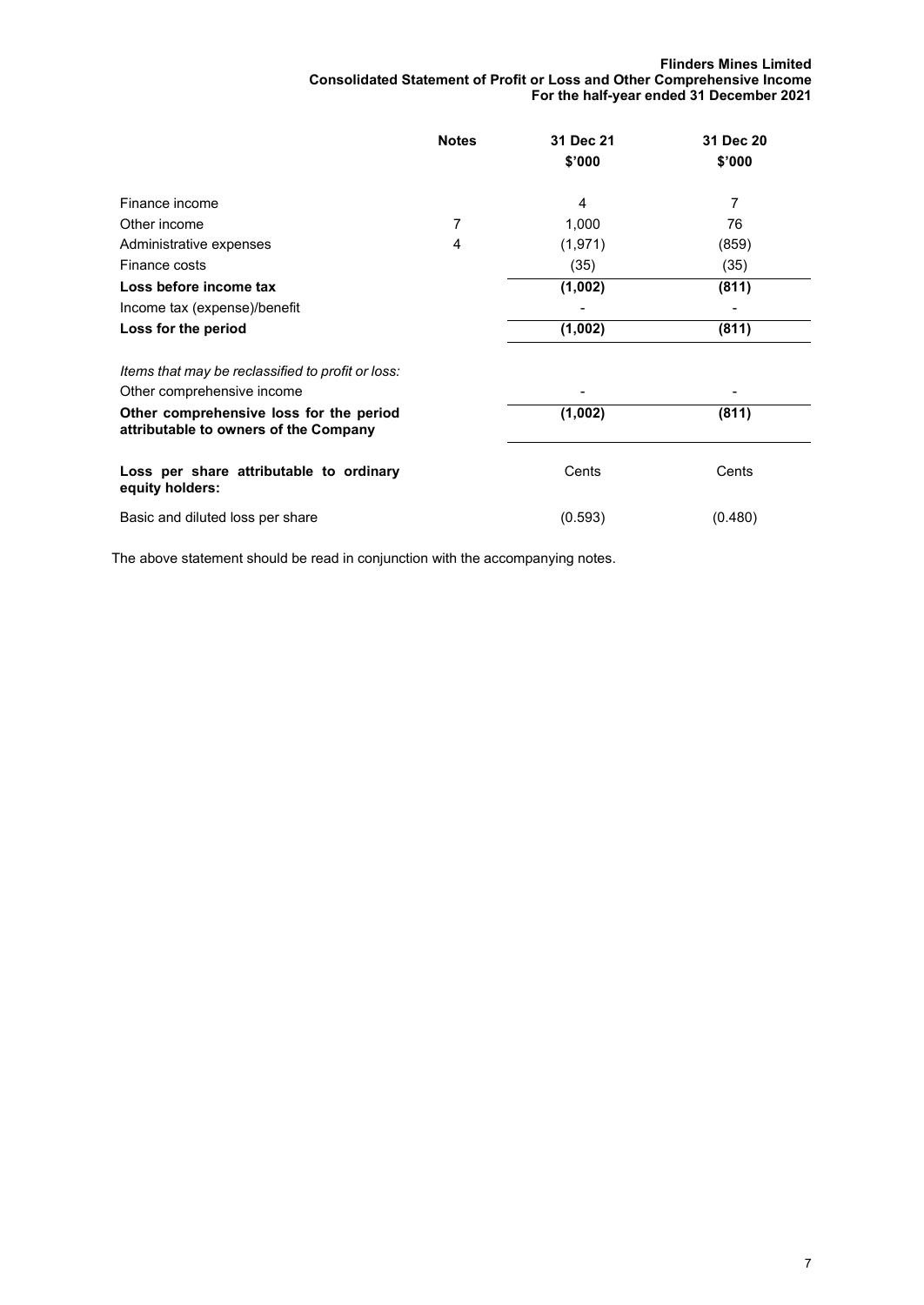**Flinders Mines Limited Consolidated Statement of Financial Position As at 31 December 2021**

|                                      | <b>Notes</b>   | 31 Dec 21  | 30 Jun 21 |
|--------------------------------------|----------------|------------|-----------|
|                                      |                | \$'000     | \$'000    |
| <b>Current assets</b>                |                |            |           |
| Cash and cash equivalents            |                | 5,856      | 2,938     |
| Restricted cash                      | 5              | 71         | 747       |
| Trade and other receivables          |                | 98         | 40        |
| Other assets                         | 6              | 15,358     | 7,452     |
| <b>Total current assets</b>          |                | 21,383     | 11,177    |
| <b>Non-current assets</b>            |                |            |           |
| Exploration and evaluation           |                | 75,937     | 73,761    |
| <b>Total non-current assets</b>      |                | 75,937     | 73,761    |
| <b>Total assets</b>                  |                | 97,320     | 84,938    |
| <b>Current liabilities</b>           |                |            |           |
| Trade and other payables             | $\overline{7}$ | 540        | 1,336     |
| Loans and borrowings                 | 8              | 3,188      | 3,188     |
| Provisions                           | 9              | 2,915      | 1,553     |
| <b>Total current liabilities</b>     |                | 6,643      | 6,077     |
| <b>Non-current liabilities</b>       |                |            |           |
| Provisions                           | 9              |            | 2,182     |
| <b>Total non-current liabilities</b> |                |            | 2,182     |
| <b>Total liabilities</b>             |                | 6,643      | 8,259     |
| <b>Net assets</b>                    |                | 90,677     | 76,679    |
| <b>Equity</b>                        |                |            |           |
| Contributed equity                   | 10             | 160,694    | 160,694   |
| Reserves                             | 11             | 30,000     | 15,000    |
| <b>Accumulated losses</b>            |                | (100, 017) | (99, 015) |
| <b>Total equity</b>                  |                | 90,677     | 76,679    |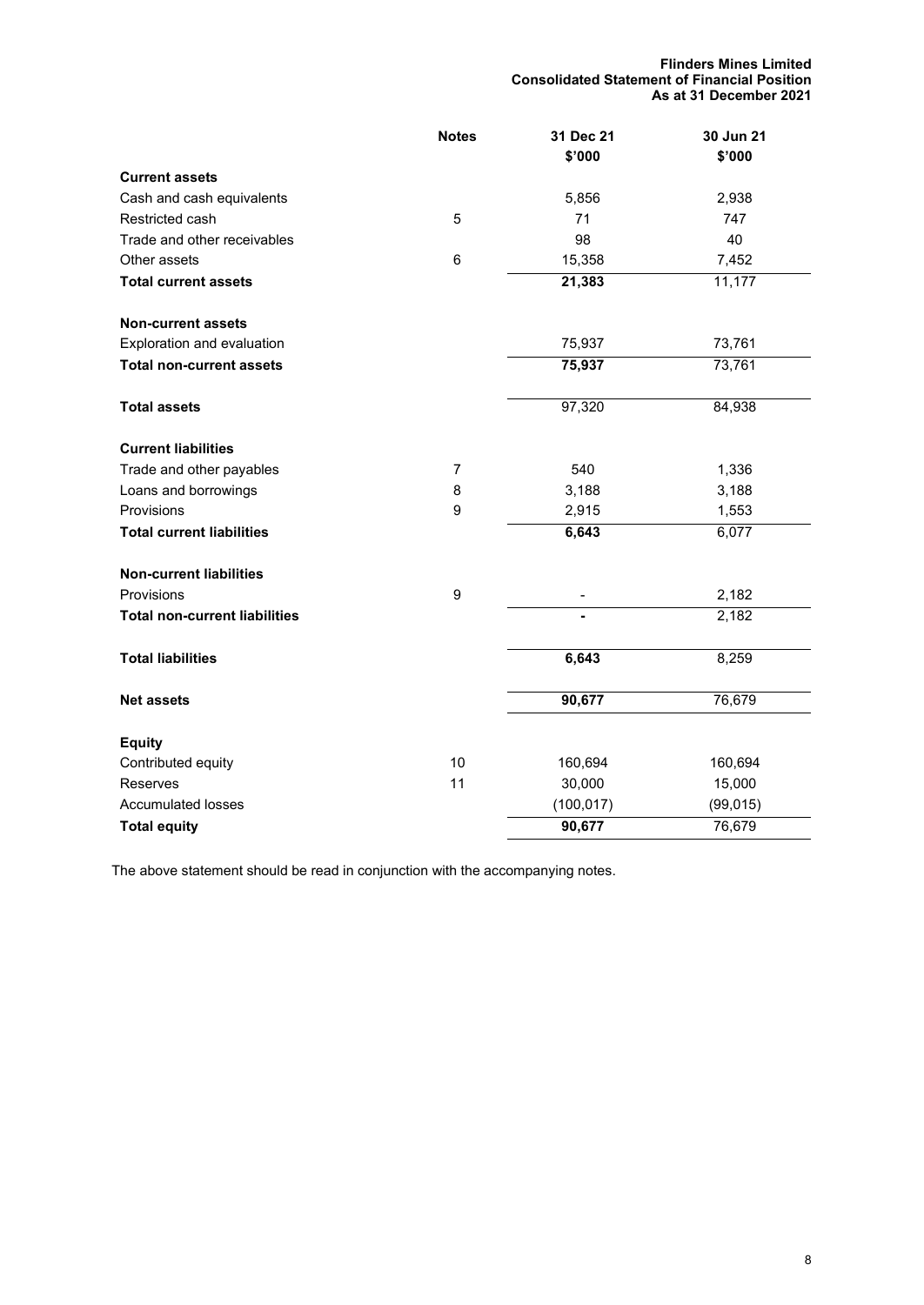|                                                          | <b>Contributed</b><br>equity | <b>Accumulated</b><br><b>losses</b> | <b>PIOP B</b><br><b>Class</b><br><b>Reserves</b> | <b>Total equity</b> |
|----------------------------------------------------------|------------------------------|-------------------------------------|--------------------------------------------------|---------------------|
|                                                          | \$'000                       | \$'000                              | \$'000                                           | \$'000              |
| Balance at 1 Jul 20                                      | 160,694                      | (95, 533)                           |                                                  | 65,161              |
| Loss for the period                                      |                              | (811)                               |                                                  | (811)               |
| Total comprehensive loss for the<br>period               |                              | (811)                               |                                                  | (811)               |
| Transactions with owners in their<br>capacity as owners: |                              |                                     |                                                  |                     |
| Issue of PIOP B Class Shares                             |                              |                                     | 15,000                                           | 15,000              |
| Contributions of equity, net of costs<br>and tax         |                              |                                     |                                                  |                     |
| Balance as at 31 Dec 20                                  | 160,694                      | (96, 344)                           | 15,000                                           | 79,350              |
| <b>Balance at 1 Jul 21</b>                               | 160,694                      | (99, 015)                           | 15,000                                           | 76,679              |
| Loss for the period                                      |                              | (1,002)                             |                                                  | (1,002)             |
| Total comprehensive loss for the<br>period               |                              | (1,002)                             |                                                  | (1,002)             |
| Transactions with owners in their<br>capacity as owners: |                              |                                     |                                                  |                     |
| Issue of PIOP B Class Shares                             |                              |                                     | 15,000                                           | 15,000              |
| Contributions of equity, net of costs<br>and tax         |                              |                                     |                                                  |                     |
| Balance as at 31 Dec 21                                  | 160,694                      | (100, 017)                          | 30,000                                           | 90,677              |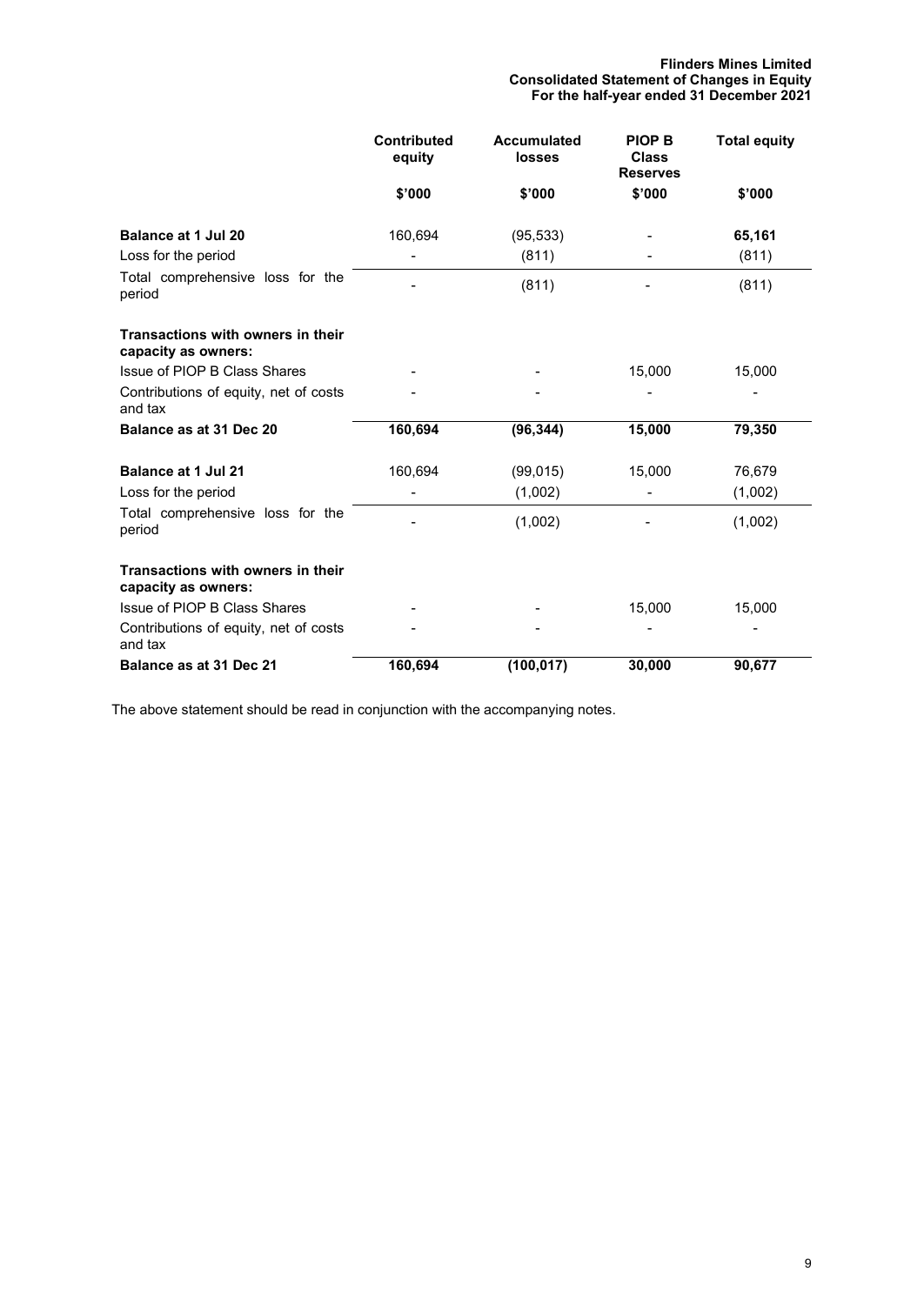|                                                                       | 31 Dec 21 | 31 Dec 20 |
|-----------------------------------------------------------------------|-----------|-----------|
|                                                                       | \$'000    | \$'000    |
| Cash flows from operating activities                                  |           |           |
| Payments to suppliers and employees                                   | (2, 429)  | (1,533)   |
| Interest received                                                     | 4         | 7         |
| Net cash outflow from operating activities                            | (2, 425)  | (1, 526)  |
| Cash flows from investing activities                                  |           |           |
| Payments for exploration activities                                   | (2,719)   | (3,355)   |
| Net cash outflow from investing activities                            | (2,719)   | (3, 355)  |
| Cash flows from financing activities                                  |           |           |
| Proceeds from issues of PIOP Mine Co NL<br>Class B Shares             | 7,386     | 4,443     |
| Proceeds from borrowings                                              |           |           |
| Net cash inflow from financing activities                             | 7,386     | 4,443     |
| Net decrease in cash and cash equivalents                             | 2,242     | (438)     |
| Cash and cash equivalents at the beginning<br>of the half year        | 3,685     | 4,101     |
| Cash and cash equivalents at the end of<br>the half year <sup>1</sup> | 5,927     | 3,663     |

<sup>1</sup> This amount includes \$0.071 million (2020: \$1.481 million) of cash held by PIOP Mine Co NL which is <sub>the</sub> incorporated Joint Venture vehicle under which the Farm-In Agreement with BBI Group Pty Ltd operates. This

cash is only available for use to progress the feasibility study of the Pilbara Iron Ore Project.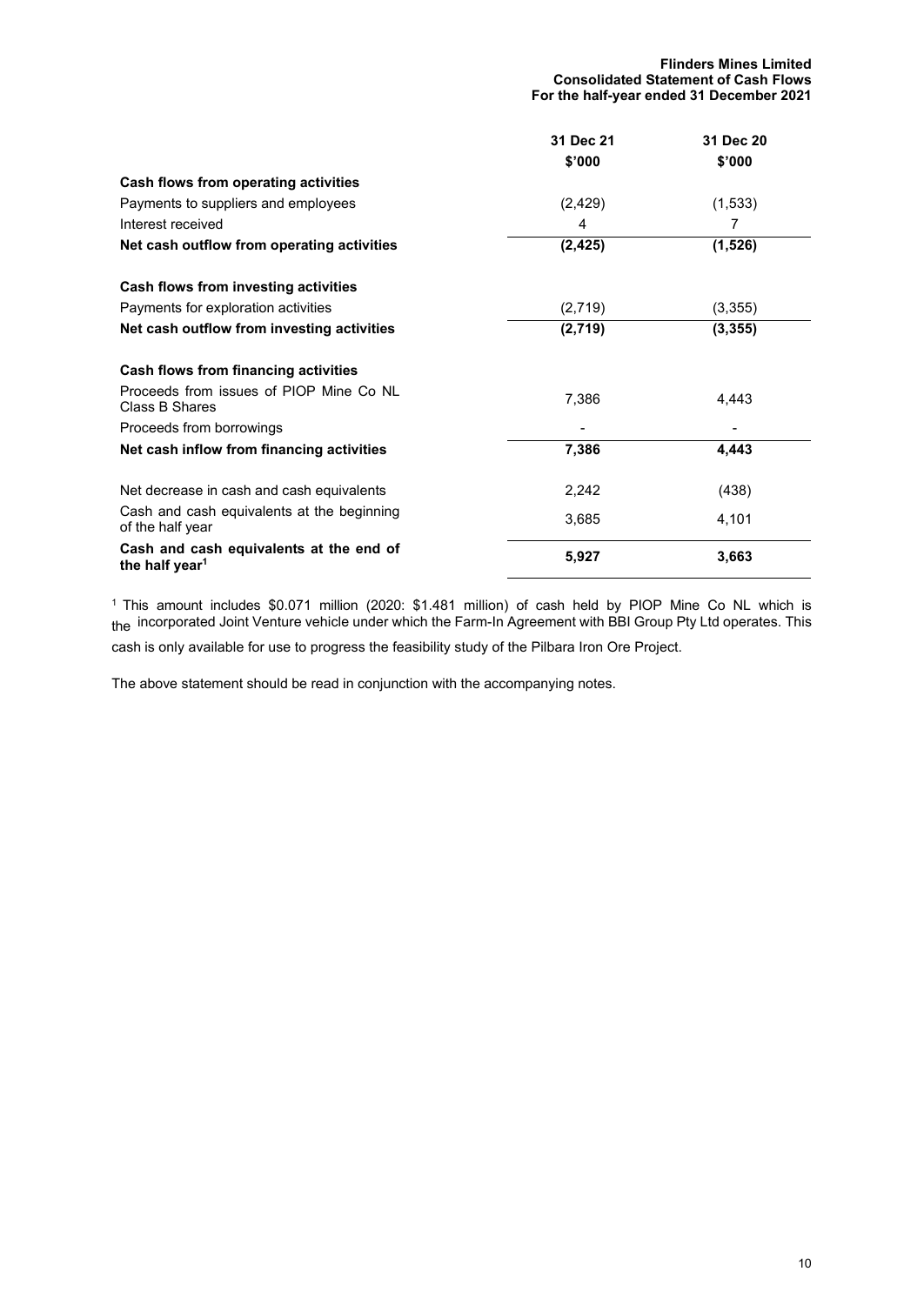#### **1 Corporate information**

The consolidated financial report of Flinders Mines Limited and its subsidiaries (together referred to as the "the "Group") for the half-year ended 31 December 2021 was authorised for issue in accordance with a resolution of the Directors on 14 March 2022.

The Board of Directors has the power to amend the consolidated financial statements after issue.

Flinders Mines Limited (the "Company" or "Flinders") is a for-profit company limited by shares whose shares are publicly traded on the Australian Securities Exchange. The Company and its subsidiaries were incorporated and domiciled in Australia. The registered office and principal place of business of the Company is 45 Ventnor Avenue, West Perth, WA 6005.

The amounts contained in the financial report have been rounded to the nearest \$1,000 (unless otherwise stated) pursuant to the option available to the Company under ASIC Instrument 2016/191. The Company is an entity to which this Class Order applies.

#### **2 Summary of significant accounting policies**

#### **a) Basis of preparation**

These condensed consolidated interim financial statements are a general-purpose financial report which has been prepared in accordance with AASB 134 Interim Financial Reporting and the *Corporations Act 2001*. They do not include all of the information required for full annual financial statements and should be read in conjunction with the consolidated financial statements of the Group as at and for the year ended 30 June 2021.

#### **b) Comparatives**

When required by Australian Accounting Standards, comparative figures have been adjusted to confirm to changes in presentation for the current half-year ended 31 December 2021.

#### **c) Adoption of new and revised Accounting Standards**

The accounting policies adopted in preparation of the consolidated financial statements are consistent with those followed in the preparation of the Group's annual financial statements for the year ended 30 June 2021

#### **d) Changes in Accounting Policy**

All relevant new and amended Accounting Standards and Interpretations which became applicable on 1 July 2021 have been adopted by the Group.

The adoption of these amendments did not have any material impact on the current period, prior period and is not likely to affect future periods.

There are no other standards that are not yet effective and that would be expected to have a material impact on the entity in the current or future reporting periods and on foreseeable future transactions.

#### **e) Going concern**

The Company may require further funding in the next 12 months, after the repayment of the PIO Mines Pty Ltd loan in June 2022. The requirement for further funding would be dependent on the outcome of certain negotiations currently underway with BBI Group Pty Ltd. The Company considers that there are options available for this potential funding, such as an advance on any estimated shortfall under the Farm-In Agreement with BBI Group Pty Ltd. On this basis, the interim financial report has been prepared by adopting the going concern assumption.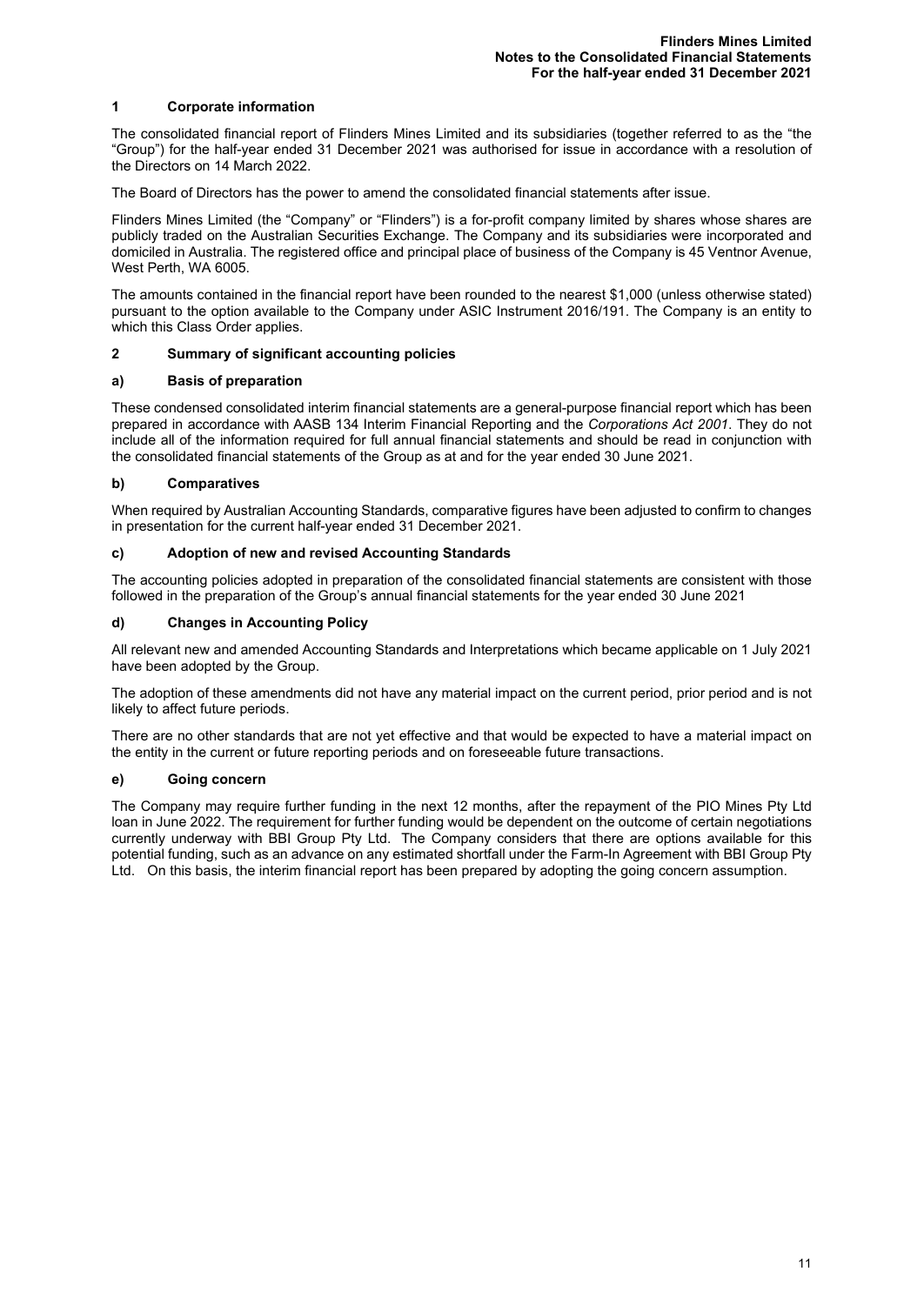#### **3 Segment Reporting**

| 31 Dec 21            | <b>PIOP</b><br>\$'000 | <b>Canegrass</b><br>\$'000 | <b>Total</b><br>\$'000 |
|----------------------|-----------------------|----------------------------|------------------------|
| Segment result       |                       |                            |                        |
| Impairment of assets |                       |                            |                        |
| Capital expenditure  | 2,157                 | 20                         | 2,177                  |
| 31 Dec 20            |                       |                            |                        |
| Segment result       |                       |                            |                        |
| Impairment of assets |                       |                            |                        |
| Capital expenditure  | 3,329                 | 214                        | 3,543                  |
| 31 Dec 21            | <b>PIOP</b>           | <b>Canegrass</b>           | Total                  |
|                      | \$'000                | \$'000                     | \$'000                 |
| Total segment assets | 73,751                | 2,257                      | 76,008                 |
| Unallocated assets   |                       |                            | 21,312                 |
| Total assets         |                       |                            | 97,320                 |
| 30 Jun 21            |                       |                            |                        |
| Total segment assets | 72,271                | 2,237                      | 74,508                 |
| Unallocated assets   |                       |                            | 10,430                 |
| Total assets         |                       |                            | 84,938                 |

A reconciliation of segment loss to operating loss before income tax is provided as follows:

|                           | 31 Dec 21                | 31 Dec 20                |
|---------------------------|--------------------------|--------------------------|
|                           | \$'000                   | \$'000                   |
| <b>Total segment loss</b> | $\overline{\phantom{a}}$ | $\overline{\phantom{a}}$ |
| Finance income            | 4                        | 7                        |
| Other income              | 1.000                    | 76                       |
| Administrative expenses   | (1, 971)                 | (859)                    |
| Finance costs             | (35)                     | (35)                     |
| Loss before income tax    | (1,002)                  | (811)                    |

**4 Expenses**

|                                | 31 Dec 21 | 31 Dec 20 |
|--------------------------------|-----------|-----------|
|                                | \$'000    | \$'000    |
| <b>Administrative expenses</b> |           |           |
| Compliance                     | 134       | 102       |
| Insurance                      | 385       | 179       |
| Consultants                    | 630       | 82        |
| Administration costs           | 44        | 50        |
| Salary and wages               | 392       | 276       |
| Legal fees                     | 364       | 145       |
| Occupancy costs                | 15        | 16        |
| Other                          | 7         | 9         |
|                                | 1,971     | 859       |
| 5<br><b>Restricted cash</b>    |           |           |
|                                | 31 Dec 21 | 30 Jun 21 |
|                                | \$'000    | \$'000    |
| Restricted cash <sup>1</sup>   | 71        | 747       |
|                                | 71        | 747       |

<sup>1</sup> Restricted cash relates to cash held by PIOP Mine Co NL which is the incorporated Joint Venture vehicle under which the Farm-In Agreement with BBI Group Pty Ltd operates. This cash is only available for use to progress the feasibility study of the Pilbara Iron Ore Project.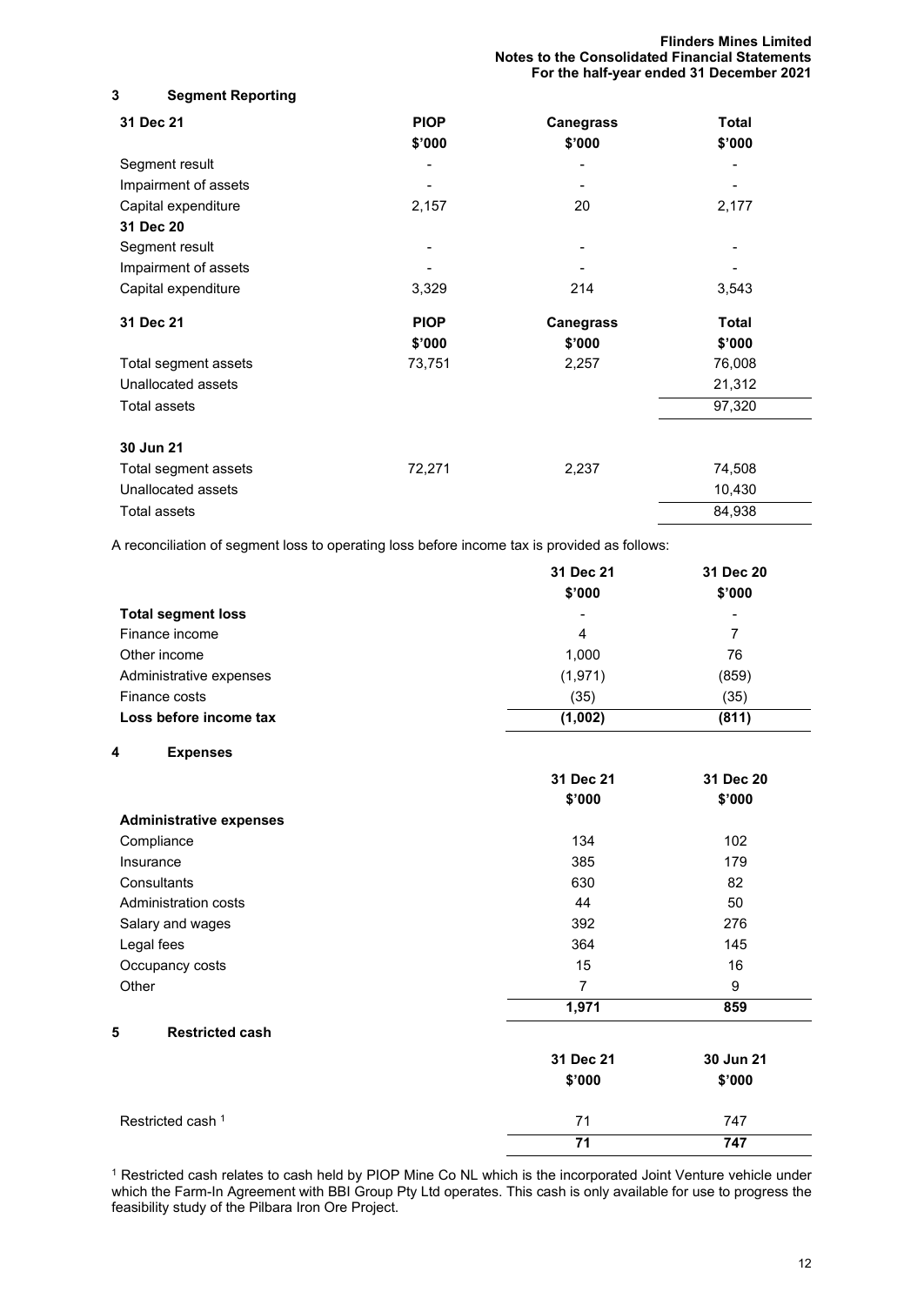#### **Flinders Mines Limited Notes to the Consolidated Financial Statements For the half-year ended 31 December 2021**

#### **6 Other assets**

|                                   | 31 Dec 21<br>\$'000 | 30 Jun 21<br>\$'000 |
|-----------------------------------|---------------------|---------------------|
| Prepayments <sup>1</sup>          | 667                 | 375                 |
| Receivable from BBIG <sup>2</sup> | 14,691              | 7,077               |
|                                   | 15,358              | 7,452               |

<sup>1</sup> Prepayments represents the prepaid portion of the Group's insurances.

 $2$  A receivable has been recognised in relation to the minimum annual expenditure required under the Farm-In Agreement with BBI Group Pty Ltd of \$15.0 million offset by the actual expenditure incurred on the feasibility study under the Farm-In Agreement.

#### **7 Trade and other payables**

|                            | 31 Dec 21<br>\$'000 | 30 Jun 21<br>\$'000 |
|----------------------------|---------------------|---------------------|
| Trade and other payables 1 | 139                 | 300                 |
| BBI Advance <sup>2</sup>   | $\,$                | 1,000               |
| Joint Venture payables 3   | 401                 | 36                  |
|                            | 540                 | 1,386               |

1 Included in Trade and other payable is an amount of \$0.03 million in accrued interest associated with the PIO Mines Pty Ltd loan which is due for repayment on 30 June 2022.

2 Represents funding that BBI Group Pty Ltd (BBIG) provided to support up to \$1.0 million of third party costs incurred by the Company in progressing discussions with BBIG in relation to the potential ownership restructuring opportunity of the infrastructure associated with the Pilbara Iron Ore Project. The funding was only repayable if an agreement was executed by 31 December 2021 and subsequently completed, with payment due on the latter of the completion date and 31 December 2021.

As at 31 December 2021, no agreement was executed or completed with BBIG to the period to 31 December 2021, as such, this amount was recognised in Other Income in the Statement of Comprehensive Income.

<sup>3</sup> Joint Venture payables relates to amounts owing by PIOP Mine Co NL which is the incorporated Joint Venture vehicle under which the Farm-In Agreement with BBIG operates.

#### **8 Borrowings**

The Company has a long term \$3.0 million loan facility with PIO Mines Pty Ltd which is due for repayment on 30 June 2022. This loan is unsecured, with capitalised interest annually at a rate of BBSW plus a 2% margin.

Accrued interest at 31 December 2021 has been capitalised to the loan totalling \$0.188 million (30 June 2021: \$0.188 million).

#### **9 Provision**

|                                         | 31 Dec 21<br>\$'000     | 30 Jun 21<br>\$'000 |
|-----------------------------------------|-------------------------|---------------------|
| <b>Current Rehabilitation provision</b> | 2,915                   | 1,553               |
| Non-Current Rehabilitation provision    |                         | 2,182               |
|                                         | 2,915                   | 3,735               |
| 10<br><b>Contributed Equity</b>         |                         |                     |
|                                         | <b>Number of shares</b> | \$'000              |
| <b>Issued shares:</b>                   |                         |                     |
| At 1 Jul 20                             | 168,848,577             | 160,694             |
| At 31 Dec 20                            | 168,848,577             | 160,694             |
| At 1 Jul 21                             | 168,848,577             | 160,694             |
| As at 31 Dec 21                         | 168,848,577             | 160,694             |

#### **11 Reserves**

The PIOP B Class Reserve represents the minimum annual expenditure required under the Farm-In Agreement with BBI Group Pty Ltd. The Farm-In Agreement is now in the second anniversary year of its operation and as such an additional \$15.0 million has been recognised in this reserve.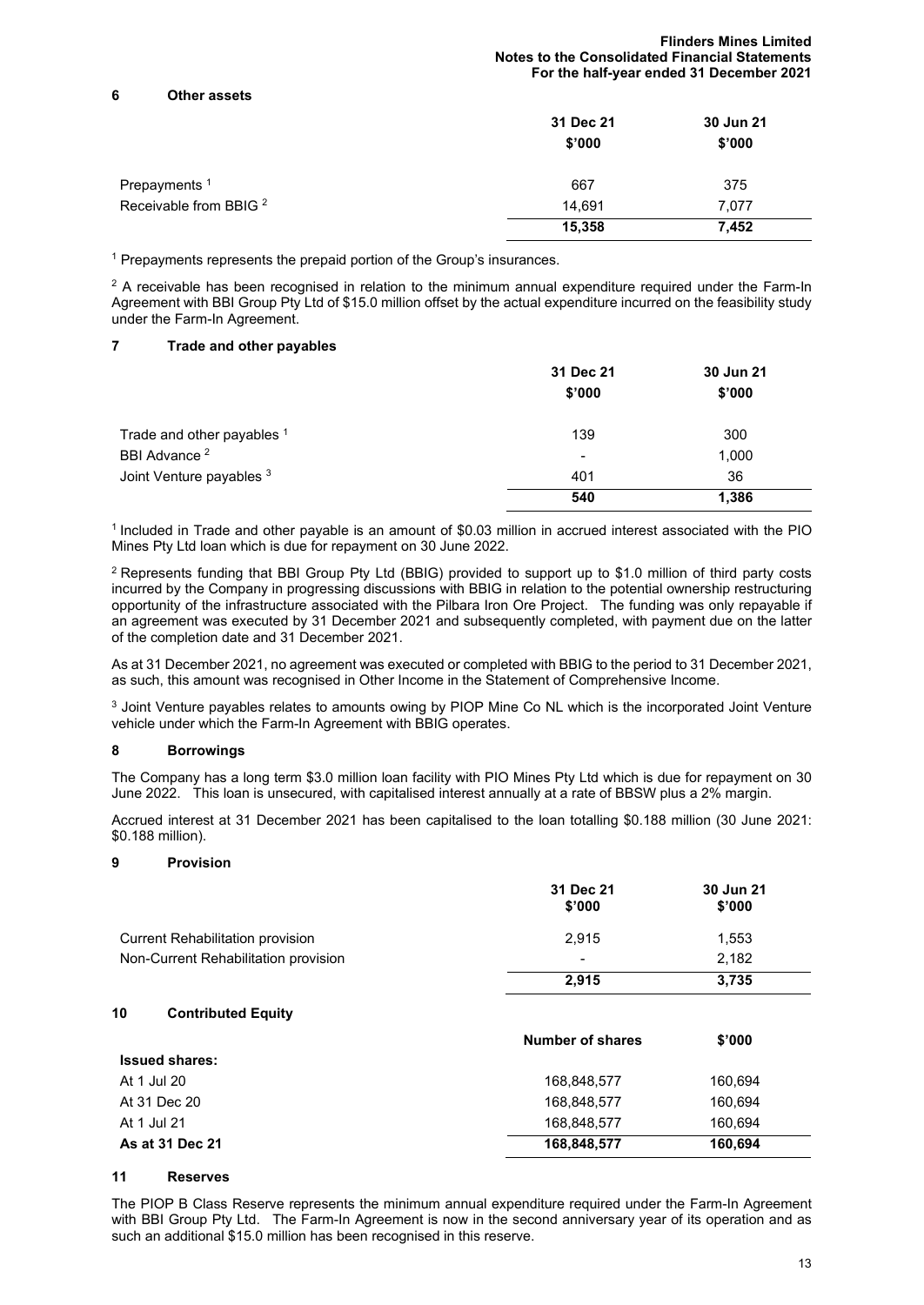#### **12 Contingent Assets and Liabilities**

The Directors are not aware of any contingent assets or liabilities as at 31 December 2021.

#### **13 Commitments**

#### *Exploration Commitments*

In order to maintain current rights of tenure to exploration tenements, the Group is required to meet the minimum expenditure requirements specified by various States and Territory Governments. These obligations are subject to renegotiation when application for a mining lease is made and at other times. These obligations are not provided for in this financial report.

The minimum level of exploration expenditure expected in the year ending 30 June 2023 for the Group is approximately \$0.230 million relating to the Group's Canegrass project only. These obligations are expected to be fulfilled in the normal course of operations. The minimum level of exploration expenditure required for the Group's Pilbara Iron Ore Project of \$1.115 million is required to be met under the obligations of the Farm-In Agreement with BBI Group Pty Ltd.

#### **14 Related party transactions**

#### *Other transactions with related parties*

For the period ended 31 December 2021, the Group paid Director Fees to TIO (NZ) Limited, its major shareholder, for Director services provided by Mr M Wolley and Mr E Davies. The total value of these services was \$70,000 (HY 2020: \$70,000).

Refer to Note 7 for details of the Funding Agreement with BBI Group Pty Ltd.

Refer to Note 8 for details of the loan facility with PIO Mines Pty Ltd, a subsidiary of the major shareholder, TIO (NZ) Limited.

The above transactions are all entered into under arm's length terms and conditions and in the normal course of business.

#### **15 Events Occurring after the Reporting Period**

There are no matters or circumstances that have arisen since 31 December 2021 that have significantly affected, or may significantly affect the Group's operations, the results of those operations, or the Group's state of affairs in future financial years.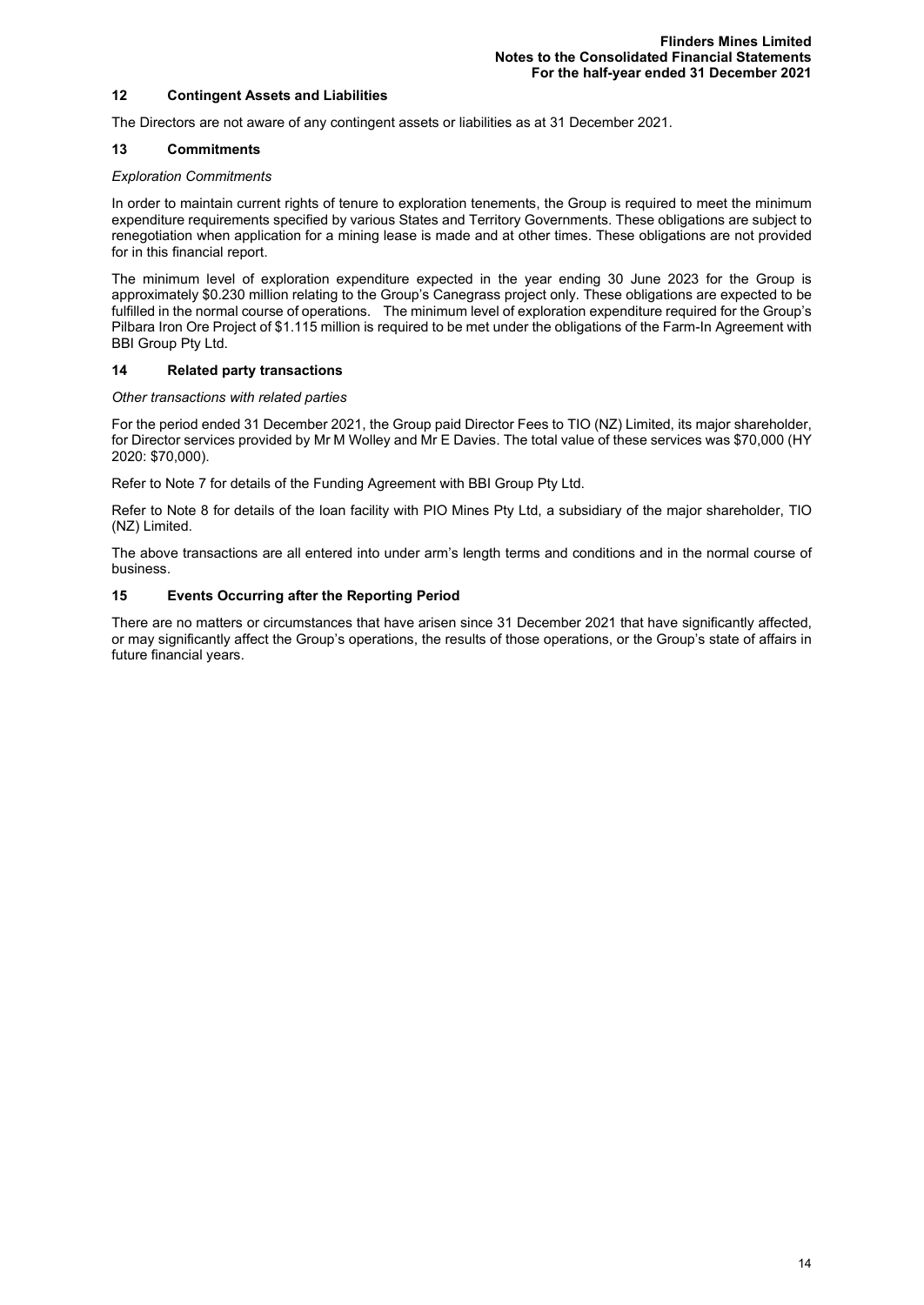### **Directors' Declaration**

In accordance with a resolution of the Directors of Flinders Mines Limited, I state that:

- 1. In the opinion of the Directors:
- a) The financial statements and notes of Flinders Mines Limited for the half-year ended 31 December 2021 are in accordance with the *Corporations Act 2001*, including:
	- (i) giving a true and fair view of its financial position as at 31 December 2021 and performance for the half year ended on that date;
	- (ii) complying with Accounting Standards AASB 134 Interim Financial Reporting and the *Corporations Regulations 2001*.
- b) There are reasonable grounds to believe that the Company will be able to pay its debts as and when they become due and payable.

On behalf of the Board

d. F. Kler

Neil Warburton Independent Non-Executive Chairman

Perth, Western Australia 14 March 2022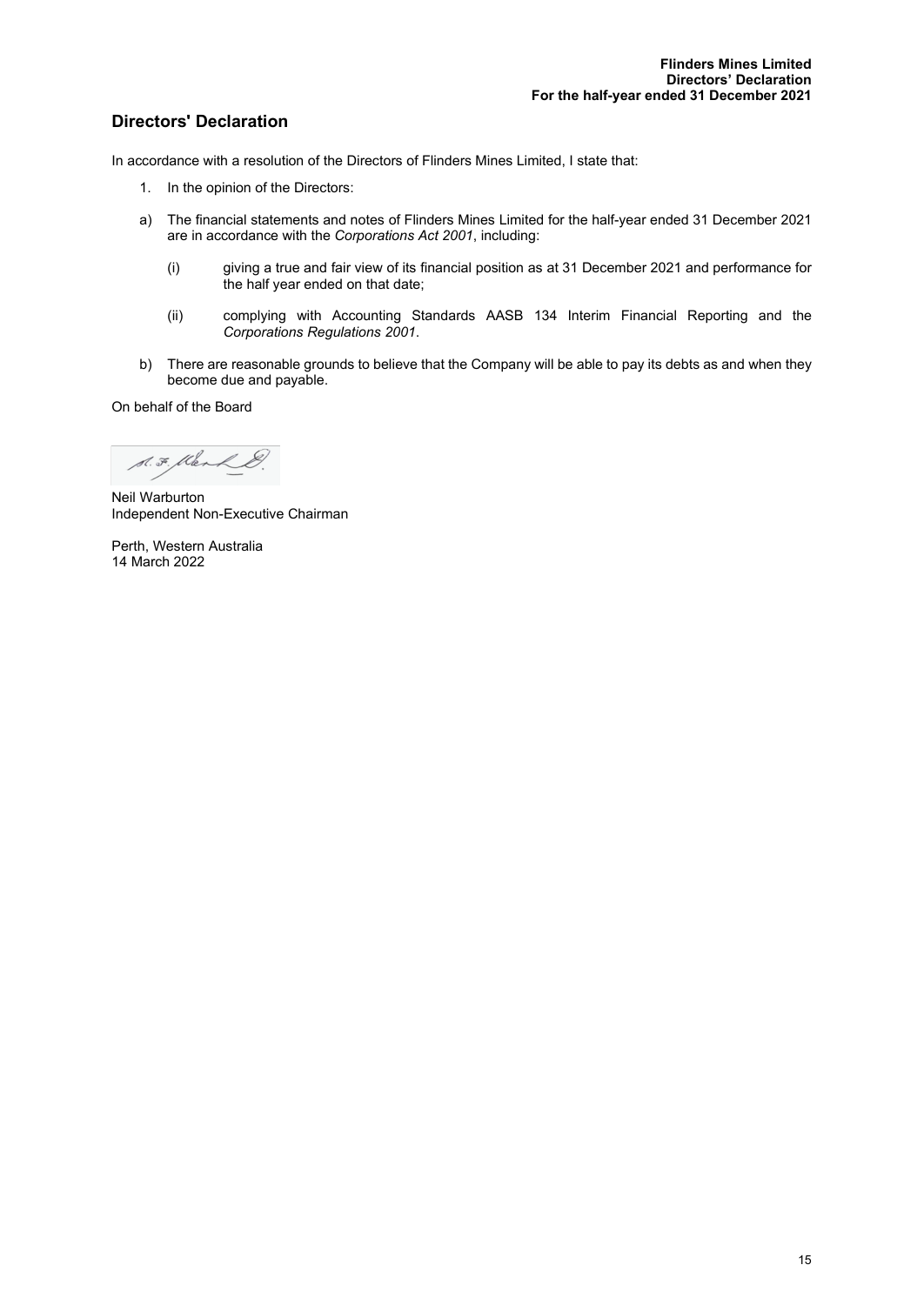

# Independent Auditor's Review Report

# To the shareholders of Flinders Mines Limited

#### **Conclusion**

We have reviewed the accompanying **Half-year Financial Report** of Flinders Mines Limited.

Based on our review, which is not an audit, we have not become aware of any matter that makes us believe that the Half-year Financial Report of Flinders Mines Limited does not comply with the Corporations Act 2001, including:

- giving a true and fair view of the **Group's** financial position as at 31 December 2021 and of its performance for the Half-year ended on that date; and
- complying with Australian Accounting Standard AASB 134 Interim Financial Reporting and the Corporations Regulations 2001.

#### The **Half-year Financial Report** comprises:

- Consolidated statement of financial position as at 31 December 2021;
- Consolidated statement of profit or loss and other comprehensive income, Consolidated statement of changes in equity and Consolidated statement of cash flows for the Half-year ended on that date;
- Notes 1 to 15 comprising a summary of significant accounting policies and other explanatory information; and
- The Directors' Declaration.

The **Group** comprises Flinders Mines Limited and the entities it controlled at the Half year's end or from time to time during the Half-year.

#### **Basis for Conclusion**

We conducted our review in accordance with ASRE 2410 Review of a Financial Report Performed by the Independent Auditor of the Entity. Our responsibilities are further described in the Auditor's Responsibilities for the Review of the Financial Report section of our report.

We are independent of the Company in accordance with the auditor independence requirements of the Corporations Act 2001 and the ethical requirements of the Accounting Professional and Ethical Standards Board's APES 110 Code of Ethics for Professional Accountants (including Independence Standards) (the Code) that are relevant to our audit of the annual financial report in Australia. We have also fulfilled our other ethical responsibilities in accordance with these requirements.

#### **Responsibilities of the Directors for the Half-year Financial Report**

The Directors of the Company are responsible for:

- the preparation of the Half-year Financial Report that gives a true and fair view in accordance with Australian Accounting Standards and the Corporations Act 2001; and
- such internal control as the Directors determine is necessary to enable the preparation of the Half-year Financial Report that gives a true and fair view and is free from material misstatement, whether due to fraud or error.

KPMG, an Australian partnership and a member firm of the KPMG global organisation of independent member firms affiliated with KPMG International Limited, a private English company limited by guarantee. All rights reserved. The KPMG name and logo are trademarks used under license by the independent member firms of the KPMG global organisation. Liability limited by a scheme approved under Professional Standards Legislation